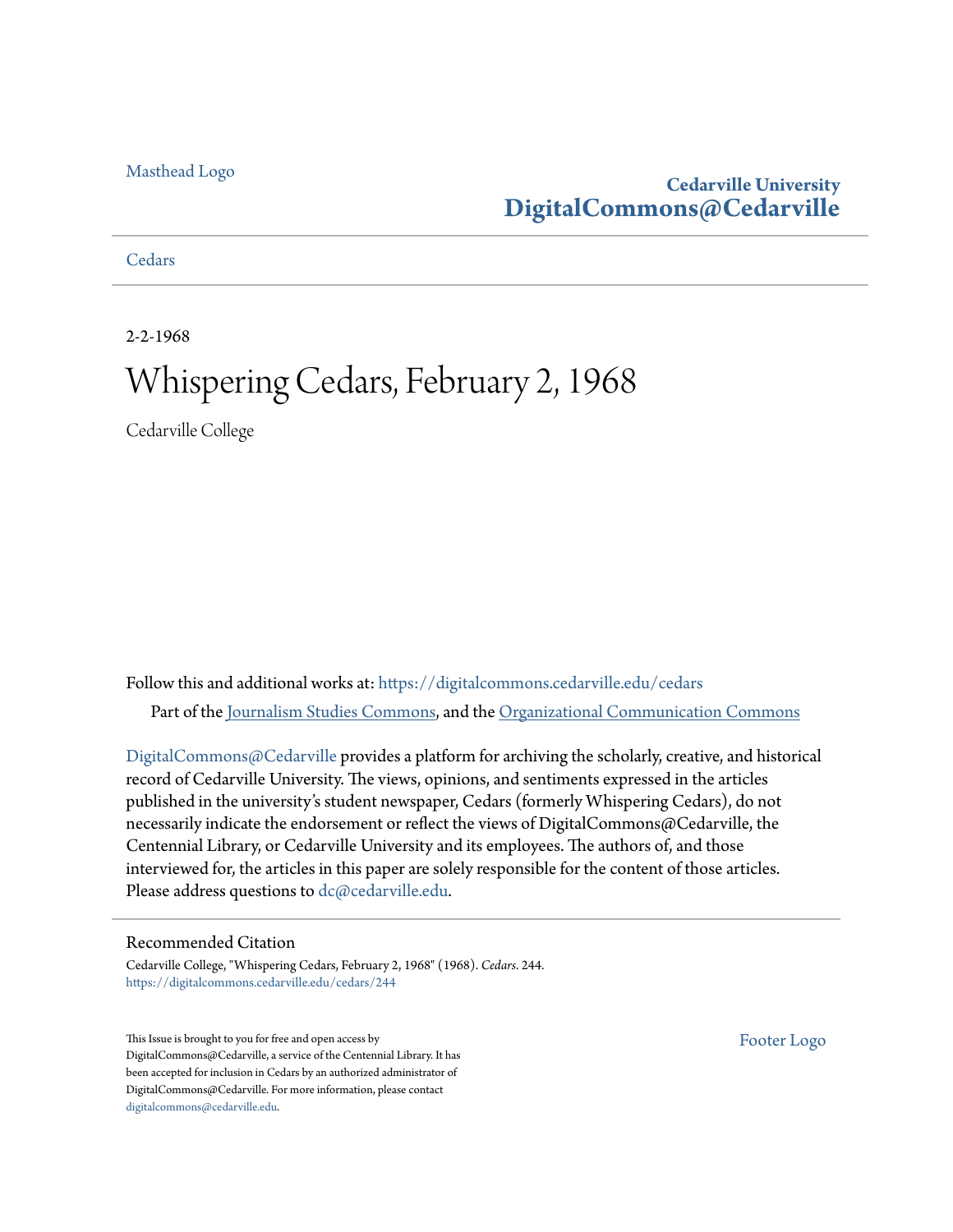

# WHISPERING CEDARS

Volume 19, Number 2 Cedarville College, Cedarville, Ohio Friday, February 2, 1968



Gleeful juniors prematurely await senior sneak.

With the feeling of emptiness and a funny kind of sickness in the pit of their stomachs, the Junior Class of Cedarville College scurries in all directions, trying to find 35 members of their class to get together in one place at one time. This is where the problem begins getting a little more complicated.

# Evasive Seniors Foil Juniors

#### By MARGARET BREWER

Honk! . . . Honk! Honk! . . Honk! Are They? No, it couldn't be! It's just a FAKE  $-$  I hope!

Just for the benefit of our underclassmen and new faculty and staff members, this treatise is to inform ALL of the Senior Sneak. The Junior's battle with the superior,<br>intelligent, and enlightened Seniors continues as the Seniors prepare to leave the campus in a very organized, quiet, and "sneaky" manner (most are quite adept at this) for a lovely vacation — in fall, winter, or spring. Since

Student Teaching Begins Surprises and Headaches

fall has long past, it can be safely assumed that the Seniors are waiting a little longer. How long? At this time, I cannot divulge such information. Neither can I tell where we will meet, where we will go, nor when we will come back. This information is TOP SECRET, knownonly by a few members of our superior, top-intelligence in the form of the Senior Sneak Committee.

The fir st week of student teaching brought surprises for many of the fledgling educators: "I sure got a bunch<br>of live wires!" "They seem totally undisciplined!<sup>\*</sup> "I love it!" "They're bigger than I am1• "One little red-headed boy insists on calling me<br>'Blossom'!" "AllI get to do is grade papers." "The teachers' lounge is like a cave!" "I feel like one of them!"

 In the mean time, if you see Juniors walking around with a puzzled, dazed look  $$ please excuse them because<br>they were probably up late following Seniors around the dorms to see if they were

really just going home for the weekend. One bit of information I can divulge. Whenever we leave, wherever we go, we will have<br>FUN — FUN — FUN! Bye everyone and please be good to the Juniors - they will need those consoling remarks, I'm quite sure.

#### By LINDA RIGGS

son, Marlene Rieken, and<br>Diana Ward are teaching in Yellow Springs' elementary schools and John Falci and Adrian (B u z z) Sweeney in s ix th and seventh grades. Sharon Tallman is student teaching in a fourth grade in C edarcliffElementary. Mary Jane Curtis, Donna Morgan, Donna Hamilton, Sandy Schlechty and Al Keim are teaching in various schools in Sugarcreek township, which includes Bell-<br>brook schools. Marie Bogert is the only Central State-Cedarville senior student teaching at the senior high level in Beavercreek. So many student teachers and such a wide range of grade levels and geographic areas represented are sure indications of the growth of elementary education as <sup>a</sup> strong and interesting ma-

This quarter's student teachers filled out preference sheets on which they indicated choice of school and grade level. The requests were then processed through the education office and the assignments made. Ruth Hartikainen, Mary Ann Schlecter, Kathy Johnson and John Rueck are teaching in jor for Cedarville students.

"Dear Miss Jones: You are pretty. You have pretty hair. Mrs. Smith is my teacher. She is very nice and hardly never yells at us. I am glad you came to be her helping teacher. Love, Sally Johnson." This might have been a recent writing exercise in<br>any of fifteen Greene County schools where elementary school pupils met their new student teacher. Thirty-one seniors from Cedarville College are doing their student teaching this quarter in first through eighth grades.

<sup>B</sup>ea v er creek's elementary schools. Lynn Lescure and

Rebecca Cagwin inFerguson Junior High in Beavercreek. Suzie O'Shell, Bev Mosley, Becky Rader, Donna Simpson, Bonnie Bird and Becky<br>Baker are using their skills in Xenia's elementary schools. The advanced techniques employed at the Xenia C enter for Experimental Learning are beingobserved by Carol Hamilton and Richard Roderick. Ruth Kauffold, Bev Vincent, Connie Steven-

In response to a recent column in the SPRINGFIELD SUN which highly praised Cedarville's WCDR-FM radio station for its fine pro gramming and direction, the trustees approved a resolution commending the station and those who run it. Cedarville College is. now approved by the Department of Health, Education and Welfare for Federalgovernment loans to students. It is the feeling of the Board that these loans, since they are made strictly on an individual basis and come from tax money paid by students and their parents, should be made available to Cedarville's students. The trustees are concerned, however, that the school's position be quite clear; therefore the following resolution was passed:

Coming up February 2 is<br>the Alpha Chi Talent Night, which will begin at  $8:00 \,\mathrm{p.m.}$  in Alford Auditorium. Miss Lynette Marsh, AX Sweetheart, will hostess the event and present a silver trophy to the winner.

The evening will feature such soloists as Ron Spieth, Harry Moore, and Stu Walker, accompanying. himself on the guitar. The S mithers Sisters (Joan Coffman and Sue Gift) will be there, along<br>with another novelty group known as the Helter-Skelter Five, composed of Dan Smith, Duane Gish, Art Shuter, Al Keim, John Lee, and Jeff Seiley. Instrumentals inc 1 u de numbers by Sylvia Eury and Ken Hammonds. A magic act by Dale Braun and a reading by Bobbi McInnes will round out the evening's performance.

The Pi Sigma Nu Pirates will be hosts to the all school banquet to be held Friday, February 9. For the evening the gymnasium will betransformed into a "Pirate Paradise" in both decor and atmosphere. The members will be identifiable in their pirate costumes, and food will be served from a cap-<br>tains galley.

.~: ~:::: :: : : : : : ::: : : : : :: : ::: : : : : : : :: : : :: : : : : : : : : : ::: :: : : : : : : : : :: : : : : : : :: : : : : : : : : : : : : :: : ::: ::: : : : : :: : : : : :: :: : :: : : : : ::: ::: :: : : :: : : ::~:: ::: :: : : :::: :: : : : ::: : : :: : : ::::::: :: : : :: : ::::::: ::: : :: : : : : : :: :: : ::::: ::::::::::::::: :: : : : : : : : : : : : : : :: : :::: ::::::::::: :: ::;: ~=:

Light entertainment will be presented by the members themselves, and Mr. Brad Moore, their sponsor, will present a brief devotional. After the banquet, all are invited to stay for an informal sing-a-long and hootenany.

By LINDA RIGGS The decisions made at the meetings of the Board of

> All loyal Jacket fans know<br>that a strong school spirit is vital to the morale of a basketball team, and one group of fans in particular is giving its best to add to the go-power of our team. That group is the Pep Band, directed by Dr. Warred Web-

One interesting aspect of directing the band is coordinating its pieces with the cheering section's yells, es pecially when they join forces, Dr. Webber commented that the cheerleaders and band do not practice together for these, but their work together is "all· imp rom tu. . .we just watch<br>each other."

Trustees of Cedarville College frequently have farreaching effects . on every aspect of school life, and are therefore of interest to each member of the college fami-<br>ly. At the Trustees' meeting held Saturday, January 23, 1968, several matters of

> Since the Pep Band is composed of concert band mem-<br>bers who are free on game mights, the number  $varies$ occasionally, but three members from the percussion section seem to stand out each performance for their rollicking rhythm. Ken Hammonds beats the bass, and Rod Mccomber clashes the cymbals to add " $umph$ " to

The Swordbearers is a Christian Service group de voted to a primarily evangelistic ministry. The group<br>was begun three years ago and has gradually developed its outreach to London, Vandalia Airport, and New Carlisle. Last year the London work resulted intheformation of a church under Rev. Umbaugh's supervision. This year there have been over sixty souls saved through the Swordbearer's ministry. Ted Clater, chairman of the Swordbearer's executive committee, indi- cated that future goals in clude the development of street meetings in New Carlisle and the extension of the Swordbearer's ministry to other cities.

business were considered that reflect Cedarville's vision for the future. The trustees adopted a revised listing of the purposes of the college. These statements, which will appear in the college catalogue, are clarifications, rather than changes of the former purposes. Stated purposes and progress in meeting them are key considerations in acquiring accreditation.

The trustees voted to ask the college architect to prepare preliminary sketches and an architect's formal drawing of improved science facilities, either in <sup>a</sup> new building or an addition to the present one. No construction will begin until the<br>library is paid for unless specifically designated funds are made available.

Two new additions to the faculty have been approved. Mr. Larry S. Helmick will begin instructing chemistry third quarter. Mr. Helmick has completed all work toward his Ph.D. except his dissertation. Miss Irma Dodson: will begin teaching in the fall of 1968, filling the vacancy that will result when Miss Martha Dunn returns to the mission field in Brazil.

Business of immediate interest to many students was also approved. The trustees elected to send out two mu sical groups this summer. The final arrangements of groups and itinerary will be made by the Music and Public Relations Department.

"Whereas it is the policy of Cedarville College to uphold the Baptist distinction of sep- aration of church and state, be it resolved that Cedarville College maintain its facilities and academic program apart from government assistance."

**EDIENT COMING NEXT ISSUE**<br> **Action Line** \_\_\_\_\_\_by Bob Schultz

 $Trustees$  *Change Purposes* 

The only stipulation on the loans is that the college at tended by a borrower does not discriminate because of race, color, or national origin - a policy that has been<br>traditional at Cedarville.

Several other matters were discussed by the trustees, but are still pending final decisions. When the conclu sions are reached, the fac ulty and students will be in formed of the outcomes. The Board of Trustees weighs carefully each matter, that the best course of action might be taken for the good of the college.

#### By EDITH PHILLIPS

#### Rival Societies Sponsor *AX Produces Talent Night Phi Sig Feasts 'Pirates Paradise'*

# By JAN PHENIX

Pi Sig encourages all to attend their unique banquet and promises that no one will go <sup>a</sup>way disappointed.

# Pep Bands Umphs Yells

#### By EDIE PHILLIPS

ber.

the cheers. The snare drummer, Rick Johnson, has been<br>well-known for his ability since high school days at Cedar Cliff. He often led the percussion when the area· bands combined for concert.

Outreach Increases For Swordhearers By CONNIE O'SHELL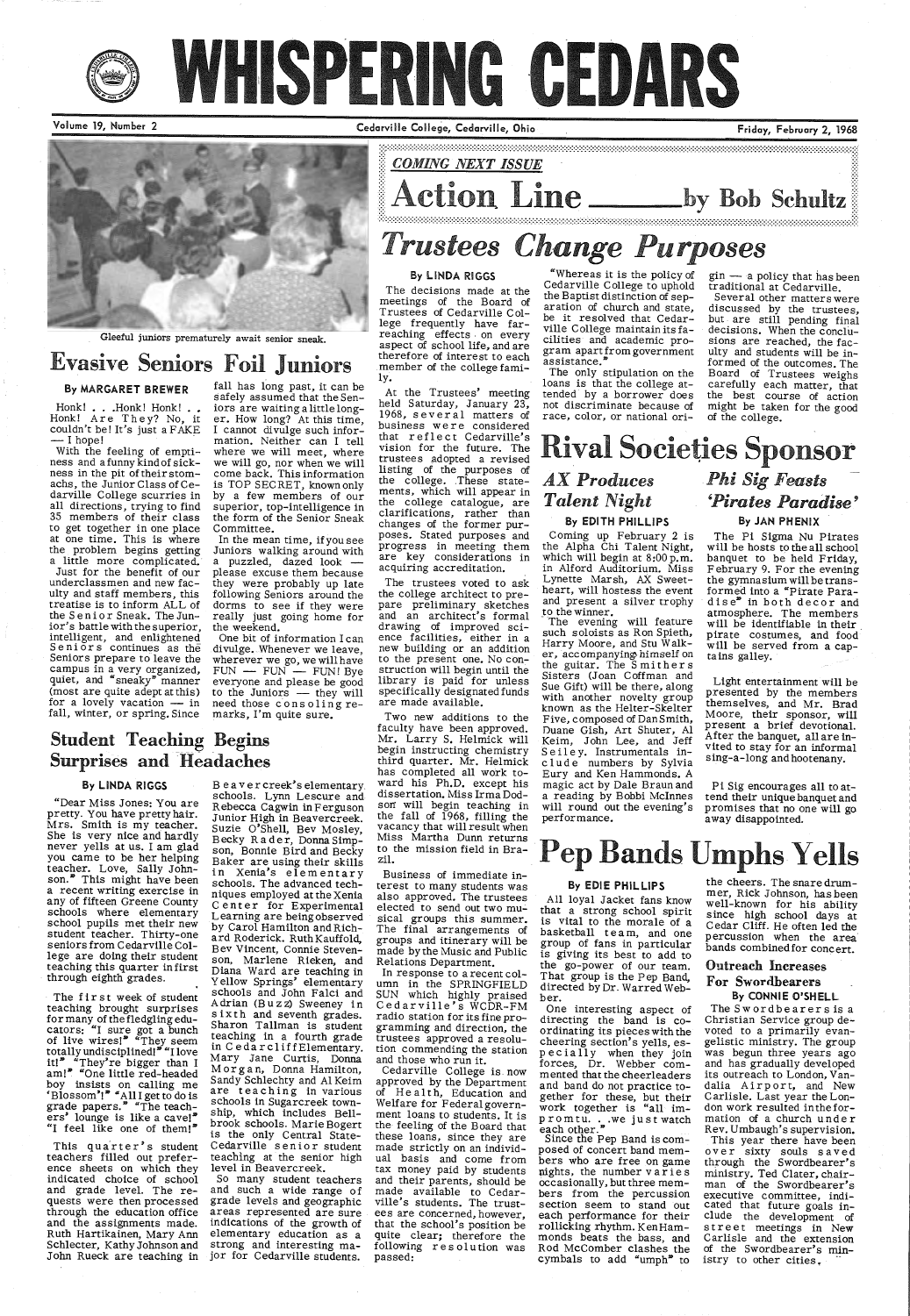## **Editorial** *Interact*

WHISPERING CEDARS is published in order to serve as an organ of communi cation for the college stu-<br>dent body. The purpose of<br>the paper is two-fold. First, to publicize noteworthy campus events, and second, and perhaps more important, to be a bulletin board for campus opinion. So far this year, that bulletin board has been pit if ully empty. Several<br>times students have commented, "I have wanted to write to the editor, but I was afraid no one would · agree with me;" or, "I didn't want the college officials to know how I feel. I'm afraid of the Dean." Therefore, students who have interesting opinions and valid criticisms selfishly bottle their ideas up<br>inside the ms elves, and refuse to share their most<br>sought after possessiontheir mind-with anyone else.<br>Are these fears valid? Will other students sneer at the opinions of their class-

mates? Will the writer of <sup>a</sup>letter get called in on the carpet for an argument printed in the paper? Per- ish the thought! In a mature, ish the thought! In a mature, hopefully intellectually - orientated campus, all opin-<br>ions should be respected and listened to. And it is my belief that there is such an atmosphere pervading Cedarville, and opinions would be respected. And the<br>writer of any article in WHISPERING CEDARS has a buffer between himself and the sources of school dis-<br>cipline. If anything appears in print which is detrimental to Cedarville's image, the editor and" only the editor is responsible.

So use your paper! It's available for student *use,* and is a wasted effort if not used by the students. Let WHISPERING CEDARS be come the tool by which ac tion is taken and changes are implemented at Cedar ville College.

is becoming a characteristic instead of an incidental condition. Students overlook or find mirth and humor in moral degeneracy. It is the "in" thing to do if you vio-<br>late the "student jokebook" or advocate its trivialties and "out-of-date" rules (such as PDA, short skirts, rock & roll music, etc.). Now then, how is it possible for pride of school, spirit, testi-

### State of the Student Body

#### By DEANE ALLEN

pus.<br>Only a small minority are involved in moral infractions or repeated handbook of sympathize or shrug their<br>shoulders. The seriousness of the problem may be over- stated and this article may be too negative and sub jective. However, if this is<br>the case, why do such evidences of apathy exist? Oh, the condemnation of the Christian Conduct Violator comes quick when one's own morals are intact and the handbook has been adhered to. However, does this "goody-goody"' attitude justi- fy the lack of care for Ce- <coN T1Nu Eo ON PAGE 3)

A foremost problem within the student body is apathy or indifference. The basis for this statement stems from student trends  $-$  examples are these: a decline in interest in clubs and organizations; the lack of initiative and enthusiasm for student endeavor and projects; and the general decline of spirit and lack of pride<br>in the dorms and on campus.<br>This decline in spirit and pride should be further explained. (I do not attempt to point out anyoneparticularly the thrust is to the student body primarily). Examples are; the denunciation of school policy, rules, administrators or faculty; instances where Cedarville students claim to attend <sup>a</sup> more "acceptable" school than Cedarville when away from our campus; and the disregard for the thoughts and feelings of those around us. Probing another vital area we find a lack of interest in Christian service, the attendace records, and repeated cases of falsification on Christian Service Reports Physical destruction

and slovenliness in the dorm

Only once has the question<br>of the constitutionality of the draft been brought into na-<br>tional focus and even now<br>with the great protest against the draft there is little said about the constitutionality of selective service system. In the Selective Draft Cases in 1918 the Supreme Court de-<br>cided unanimously that the<br>existent draft law was con-<br>stitutional. The primary objection to the draft then, was in amendment thirteen to the constitution wherein it is stated that no one shall be held in involuntary ser-<br>vitude. Involuntary induction<br>into the armed services can<br>be construed in no other way than involuntary servitude. Alas, the 1918 session of the Supreme Court did not see it that way. Thus it would seem that the issue has been eternally decided. Fortunately for the male gender of this country, the decision can be reversed. The Supreme Court has repeatedly slaughtered the supposed sacred cow of precedence , and there is no reason why<br>a decision contrary to the initial one could not be rendered. Multitudes of times the tribunal has reversed itself and uttered decisions sessions. The very tone of<br>the constitution would seem to of itself repeal a law which would arbitarily with- d r aw one's constitutional rights (criminal cases excepted). The constitutional issues involved in the present draft law (enacted in 1948) certainly penetrate<br>more deeply than they have been discussed here. However, it is evident that there<br>is room for doubting the constitutionality of the pre-<br>sent system, especially when it can be used to unconstitutionally inflict "cruel and unusual punishments" (ammendment eight). Upon those who participate in "illegal" anti-war and antidraft demonstrations, as has<br>been proposed by Louis Hershey, director of the selective service system.

# Friday, February 2, 1968<br>
Filipino Forum

#### $\blacksquare$  By FRANK JENISTA

The iife story of an auto, entitled "Only 36 more payments and I'm junk."

mony and self-respect to exist with such practices and attitudes prevalent on camCedarville College exists to<br>help the student. Our administrators have an active, dedicated concern forthefuture of the individual student.

The discipline problem<br>arises from the overly-heavy<br>responsibility assigned to the S tu dent Personnel Office. Dean of Students is an extremely difficult office, for the Dean is required to be <sup>a</sup> coun selor to students and prosecutor, juror and judge in discipline cases.

As counselor, his judicial responsibility renders him ineffective. During the sec-<br>ond semester of last year, the Dean told a sophomore<br>that if he revealed a breach of conduct during a counsel- ing session, appropriate dis- ciplinary action would have to be initiated. This job re quires the dexterity of a<br>tight-rope walker.<br>A sprosecutor and juror-

judge, the Dean of Students exercises power unfair to the student. Those with experience on the DC 6 or before it voiced sttong opin- ions that the Dean is a controlling influence in pre- sentation of a case and in subsequent deliberations. For a prosecutor to present<br>a case, request a penalty and remain as an influencing<br>factor on the court's decision is patently unjust.



## *Politically Speakin\_g.*

#### By RICH MITCHELL

Fourman" signed across the lower right-hand corner. Nancy rents her paintings by<br>the month, and her artestry<br>touches so many areas, paint-<br>ings are available to suit nearly any taste. Nancy's<br>own room boasts a huge framed abstract water scene in brightest tones of gold, orange, and blue. Nancy created it using layer upon<br>layer of brightly colored tissue paper and "plain ole El-

Editor: Deborah Bush Assistant Editor: Dawn Myers Copy Editor: Gail Sears Sports Editor: Mike Woodend<br>Circulation Manager: Bey Carlson

autobiography

In three and a half years as a Cedarville student innumerable complaints have<br>arisen concerning our discipline system. The structure is presently centered<br>about the Discipline Committee (popularly known as<br>the DC 6), composed of the<br>Dean of Students, two faculty members, our Student Body<br>President and two Student Council members. This is <sup>a</sup> b a lanced, representative group including three of a defendant's peers, two faculty members and an administracommittee can justly con-<br>sider the merits of each case and come to an equitable de cision.

As a solution, this student and others with whom he has communicated feel that <sup>a</sup> simple but essential change is necessary and available. The Office of the Dean is

involved with all campus dis- cipline situations, knows the· students' records and is admirably suited to the necessary role of prosecution. In the trial situation, it should be the Dean of Student's responsibility to present his

case, question the defendant and ask for a penalty, but both he and the defense should be absent when the DC 6 deliberates and fixes the penalty.

To keep a balanced committee, the administration should be represented perhaps by the Dean of Men istrators will have personal knowledge of the defendant, but not in a disciplinary context.

The good of the school and the good of the student are<br>the two guiding principles of discipline. The more just the system the more these two principles can be harmonized. All we students ask is a- small change, on which <sup>g</sup>ives nobody an advantage.,

#### Senior Spotlight By LINDA RIGGS

#### Petite brunette Nancy Fourman is seen in name and in person much more frequently<br>than she is heard. Yet, be-<br>hind that quiet smile is a mind bustling with creativity.<br>Several rooms in Faith Hall are brighter because of the addition of a colorful land-

scape or still life painted in



<coNT1NuEo ON PAGE 3)

WHISPERING CEDARS is a publication of campus events and student opinion for Cedarville College,

Circulation Manager: Bev Carlson Business Manager: Tom Gelo Staff: Dave Haffey, Margaret Brewer, Don Connelly, Debbie Rouch, Bob Allen, Janet Phenix, Edith Phillips, Connie O'Shell, Patti Sears, Rich Mitchell, Byron<br>Shearer, T. I. Evans, Linda Riggs. Connie Averitt<br>Frank Jenista, Jim Phipps. Joy Kleymeer, Bev Carlson, Karen Buchanan, Barb Jordan, Judy Winston Art Shuter, Manager; Dale

Art: Features: Typists:

Photography:

Braun, Bill Reed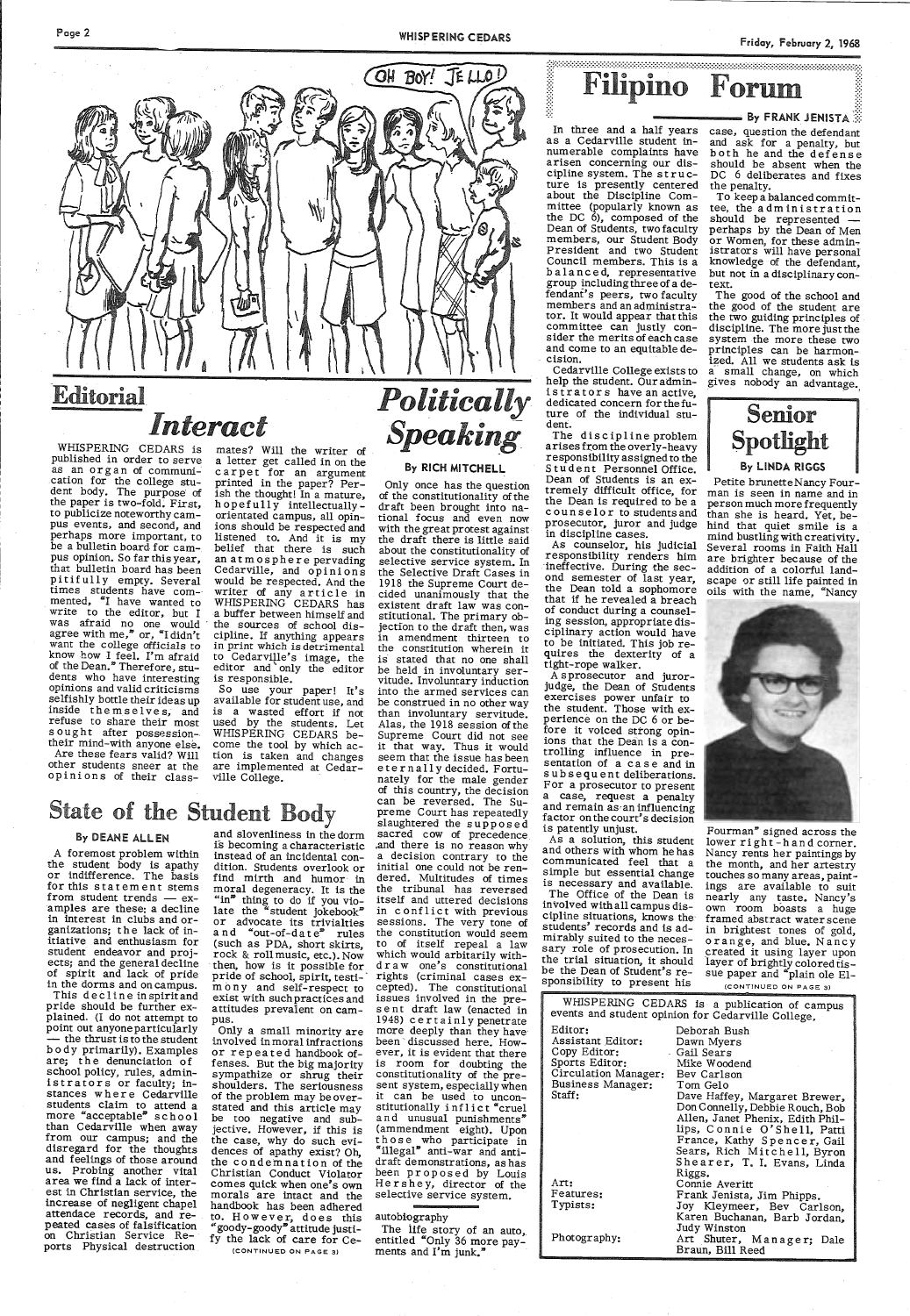### Hard hound Joins Library

#### By DON CONNELLY

I'm Private Henry Hardbound, 394.2 H834. But I'm here to tell you more than my name, rank, and call number. I want to tell you the story of how I and nearly 40,000 others like mys elf have come into the membership of the Cedarville College. Library Corps.

separate section.<br>After this I started my physical training. My muscles were twisted and stretched, pulled and turned until I was broken in and ready for boot camp.

A litife- paper work followed the workouts. I was cataloged according to my parents' name and the subject I was<br>interested in. Then I was<br>classified according to<br>height, weight, etc.

I left home for the first time and began my journey<br>to Cedarville by cardboard box car, along with many other inductees. As soon as we arrived, we were taken for our physicals. All of us flaws such as Peter Paper-<br>back who had to be kept in .the hospital until his soft skin was toughened up. Bob Booker, who didn't seem to me to be quite all there, was re jected for mental reasons. My identification was checked with the file on me from Washington. Those<br>whose files had not come whose files had not come through yet had to wait in <sup>a</sup>

Following this process, <sup>I</sup> was given a call number. Since I happened to have a<br>jacket, the number was printed on a sticker and<br>placed on my jacket. Then I received a plastic raincoat. Some of the guys who didn't<br>have jackets had their num-<br>bers printed on binding bers printed on binding<br>shirts.Then their shirts were plastic coated.<br>I was given pockets after

#### *Bethel Governs Their Own*

#### By DAVE HAFFEY

this but unfortunately, I had no hands to stick in my pockets.

 Before entering the final stage of training, I was<br>checked again thoroughly to<br>make certain I was in top physical shape.<br>Now I have completed my

training and am an official, proud member of the Cedarville Library Corps.

Nancy and her brother who is a senior in high school, have lived with their aunt and uncle in Stow, Ohio, near Akron, since early adolescence when a series of events broke up their family. They attend the Graham Road Baptist<br>Church in Cuyahoga Falls.<br>Nancy graduated from Stow<br>High School and worked as a typist before beginning her college career at Bob Jones University. After one year<br>she came to Cedarville.Last year and this year she has been one of Cedarville's Central State commuters. She will graduate in June with an art major in secondary edu-<br>cation.

Upon returning second quarter, the men of Bethel Hall initiated a judicial system responsible for dormitory jurisprudence. Dubbed<br>the Bethel Supreme Court, this judiciary body tries all cases brought before it by dorm counselors who now act in the capacity of policemen and prosecutors. Citi zen's arrests are an alternate method in initiating proceedings. Some advantages of this system are that<br>it divides responsibility for<br>discipline among five in-. dividuals and that it is more directly accountable to its constituents. The court has only original jurisdiction in all cases not involving stand-<br>ards of Christian conduct. Decisions are based upon a majority opinion. Justices elected for a six-week pe- riod are: Chief David Chum-

Last summer Nancy had an<br>unusual opportunity: she was unusual opportunity: she was<br>assistant to the art director At Central State Upward<br>Bound Program, which<br>reaches underpriviledged high school juniors and seniors and challenges them.

Even as she was being in-<br>terviewed, Nancy was inter-<br>twining bright strings of wool into something that resembled a cardboard tennis racket. Nancy calls it "creative wearing" -- a project<br>for one of her art classes. Her next project, which she promises to unveil soon, is<br>a Fourman original called a Mini-poster. Until the unveiling, the details are <sup>a</sup> secret.

Nancy plans to teach art at<br>the secondary level, and then commercial art or illustra-

young men who wanted to join so the former members met and listed those they wanted to join them. Those selected could not join immediately for it takes time to be Hellenized. Then came the final day when the initiates must follow any request made by a society member or a young<br>lady.

The latter was designed to humiliate them properly, for what fellow likes to be seen carrying a purse on each arm! Those who passed all tests and joined the club were<br>looked upon with "awe" for they had measured up to the high standards of the Greeks and had reached the ranks of all great Greek philosophers, Trojan· soldiers and Olym- Ginger Ale comparable to writing "The Republic"?

#### *Senior-*

(CONTINUED FROM PAGE 2) mer's Glue." The effect is strikingly unique andbeautiful.

> webster seems to bepoint-<br>ing a finger at many of us by his concise definition of a bore. To help alleviate this the many entertaining and broadening programs offered in our area.

The debate team, coached by Dr. John Reed, has par-<br>ticipated in three impressive

### Girls Triumph In Volleyball Clinic.<br>Cedarville College has

reached another sports first.<br>January 20 four girls from<br>Miss Kearney's sports of-<br>ficiating class attended a volleyball clinic at Witten ficiating class is part of the new curriculum this year, and it seems the instruction paid for Cedarville. Our women's varsity volleyball team played Wittenburg teams I and II and Wesleyan teams I and II in tournament competition.

An interview with Mr. St. Clair, Cedarville College<br>Business Manager, revealed<br>that next year's budget will<br>involve approximately \$1,-<br>600,000. Although the budget<br>has not yet been completed or<br>approved, it will be aimed towards three main goals; an increase in the salary of the faculty and staff; major repairs to various buildings; and the athletic field. If the

rournaments this year, de-<br>bating the National Collegiate Debate Topic for 67–<br>68, Resolved: "The Federal Government Should Guarantee a Minimum Annual Income to All Citizens."



The weekend of October  $4$  saw the debate team travel to Ohio State University to compete in the Central Ohio Debate Conference where the te am's record was three wins, five losses.

The following weekend, Ce-<br>darville took part in the<br>Queen City Debate Tourna-<br>ment at the University of ment at the University of<br>Cincinnati. The team heid<br>its own by winning five of ten contests.

The debaters came *ip* against especially tough  $competition$  sever al weeks ago at the National Championship Debate Tournament held on the campus of Ohio State University. Cedarville Students debated such bigname schools as the University of Illinois, the Uni versity of Georgia, and<br>Northwestern University.

Recently Imetanancient Greek bard who told me an unfamiliar but interesting tale. Now I had heard many Greek tales and myths con-<br>cerning the travels of Ulysses, Oedipus, wooden horse at Troy, Mt. Olympus, and Pandora's box. This talewas unfamiliar but seems somehow more appropriate. Once there was a Lyceum where was taught the Trivium, and<br>about 800 young people were enrolled. They studied and socialized with varying degrees of dedication. There were four literary societies<br>one of which was Pi Sigma Nu. one of which was Pi Sigma Nu. There were ·a number of

Not content to rest upon<br>past accomplishments, Coach Reed is looking for-<br>ward to future debate action. From the twenty students in his Argumentation and Debate class, Dr. Reed hopes to build a championship team for next year.

The varsity season is over now. On the horizon loom several novice debate tournaments. Dr. Reed believes these will provide valuable, competitive experience in<br>the spring quarter, for<br>budding, promising debaters.

#### Programs in Area Promote Culture By CONNIE O'SHEll

 $\text{F}$ Bore - a tiresome, dull



#### Intercollegiate Debaters In Three Tournaments

#### By PAT FRANCE

It would be very difficult to convince six Cedarville students that the long hours of research, the voluminous reading, the extensive note-<br>taking, and the arduous preparation involved in inter-<br>collegiate debating are not collegiate debating are not<br>worth the rewards. Varsity<br>debaters Debbie Bush, Jim Phipps, Jim Gunlock, Barb Grosh, Terry Bell, and Dave Haffey are convinced that the excitement, the training, and the discipline of debate are worthy spoils.

Four girls took a written and practical test to try for: sports ratings. Although this was the first time CC had participated in this type of testing, the girls came<br>through with flying colors,<br>singing the glories of Miss Kearney's officiating class. Ratings meted out were as follows: Kathy Spencer - local rating; Donna Hopkins - associate rating; Suzy<br>R ad e r-intramural rating;<br>Sh a r on Hurtt-intramural rating.

#### Budget Proposed For 1968-69 By KAREN GRISWOLD

#### *State-*

(CONTINUED FROM PAGE 2)

darville (pride), the people around you (spirit and selfrespect), and the Lord's work (testimony)? Is rowdiof authority, and pessimism a part of your outlook? Are<br>you justifying apathy by disregarding everything about<br>you except your finite world? If you fit in any category I have identified with apathy, then you are a problem and hindrance to others around you  $-$  especially those also struggling with apathy. Next issue a full evaluation

 and solution will be rendered to this campus problem.